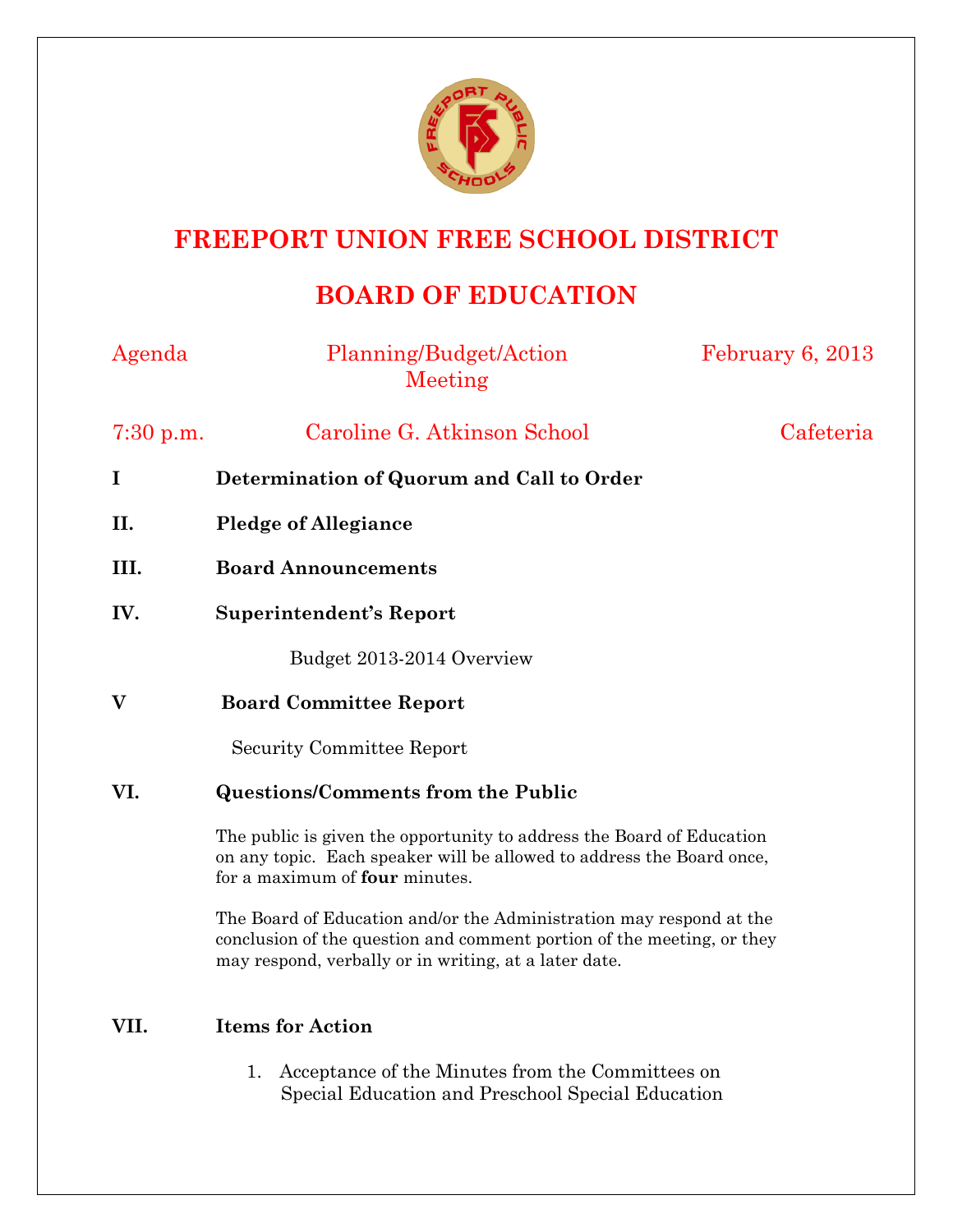*Freeport Union Free School District Board of Education Meeting February 6, 2013* 

## **VIII. Review of the tentative Agenda for the February 13, 2013, Board of Education Action Meeting.**

- **IX. Board Comments**
- **X. Superintendent's Comments**
- **XI. Adjournment**

### **XII. Next Meeting**

The next meeting of the Board of Education will be held on February 13, 2013, at Caroline G. Atkinson Intermediate School.

All meetings begin at 7:30 p.m. unless otherwise noted.

Register to vote: Monday through Friday between 8:30 a.m. and 3:30 p.m. at the Administration Building, 235 N. Ocean Avenue.

**Visit our website at www.freeportschools.org**